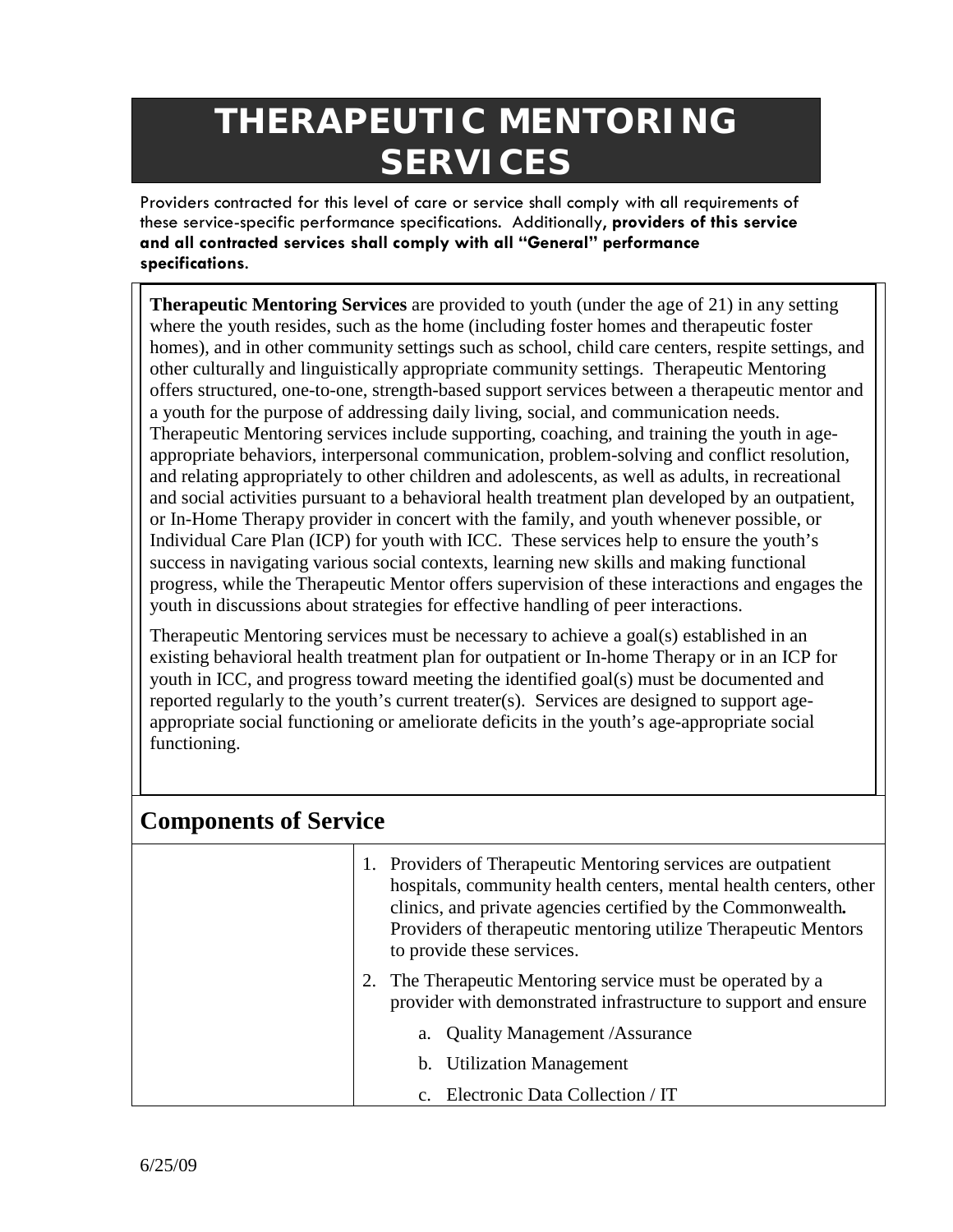| d. Clinical and Psychiatric Expertise                                                                                                                                                                                                                                                                                                                                                                                                                                |
|----------------------------------------------------------------------------------------------------------------------------------------------------------------------------------------------------------------------------------------------------------------------------------------------------------------------------------------------------------------------------------------------------------------------------------------------------------------------|
| e. Cultural and Linguistic Competence                                                                                                                                                                                                                                                                                                                                                                                                                                |
| The Therapeutic Mentoring provider engages the youth in<br>3.<br>activities in the community. These activities meet one or more<br>of the following purposes:                                                                                                                                                                                                                                                                                                        |
| Provision of anticipatory guidance<br>$\bullet$<br>Teaching of alternative strategies<br>$\bullet$<br>Role playing<br>$\bullet$<br>Behavioral rehearsal<br>$\bullet$<br>Skill acquisition in the community<br>$\bullet$<br>Practicing skills in the community<br>$\bullet$<br>Exposure to social situations in which age-appropriate skills<br>can be practiced<br>Enhancing conflict resolution skills<br>$\bullet$<br>Developing communication skills<br>$\bullet$ |
| Therapeutic Mentoring interventions are designed to address one<br>or more goals on a youth's existing outpatient or In-home<br>Therapy treatment plan (for youth not in ICC), or on an existing<br>ICP (for youth in ICC), and are provided while engaging the<br>youth in the following types of activities:                                                                                                                                                       |
| Social activities<br><b>Recreational activities</b><br>$\bullet$<br>Athletic activities<br>$\bullet$<br>Artistic or creative activities<br>Educational or vocational activities<br>Activities of daily living based in the community (e.g.,<br>$\bullet$<br>taking public transportation, applying for a job, etc.)                                                                                                                                                  |
| The Therapeutic Mentoring provider develops and maintains<br>4.<br>policies and procedures relating to all components of<br>Therapeutic Mentoring Services. The provider will ensure all<br>new and existing staff will be trained on these policies and<br>procedures.                                                                                                                                                                                              |
| The Therapeutic Mentoring provider offers services in the<br>5.<br>youth's home and community.                                                                                                                                                                                                                                                                                                                                                                       |
| The Therapeutic Mentoring provider delivers services in<br>6.<br>accordance with an existing outpatient or In-home therapy<br>treatment plan that is jointly developed by the outpatient, or In-<br>home therapy provider with input from the<br>parent/guardian/caregiver, and youth whenever possible, and                                                                                                                                                         |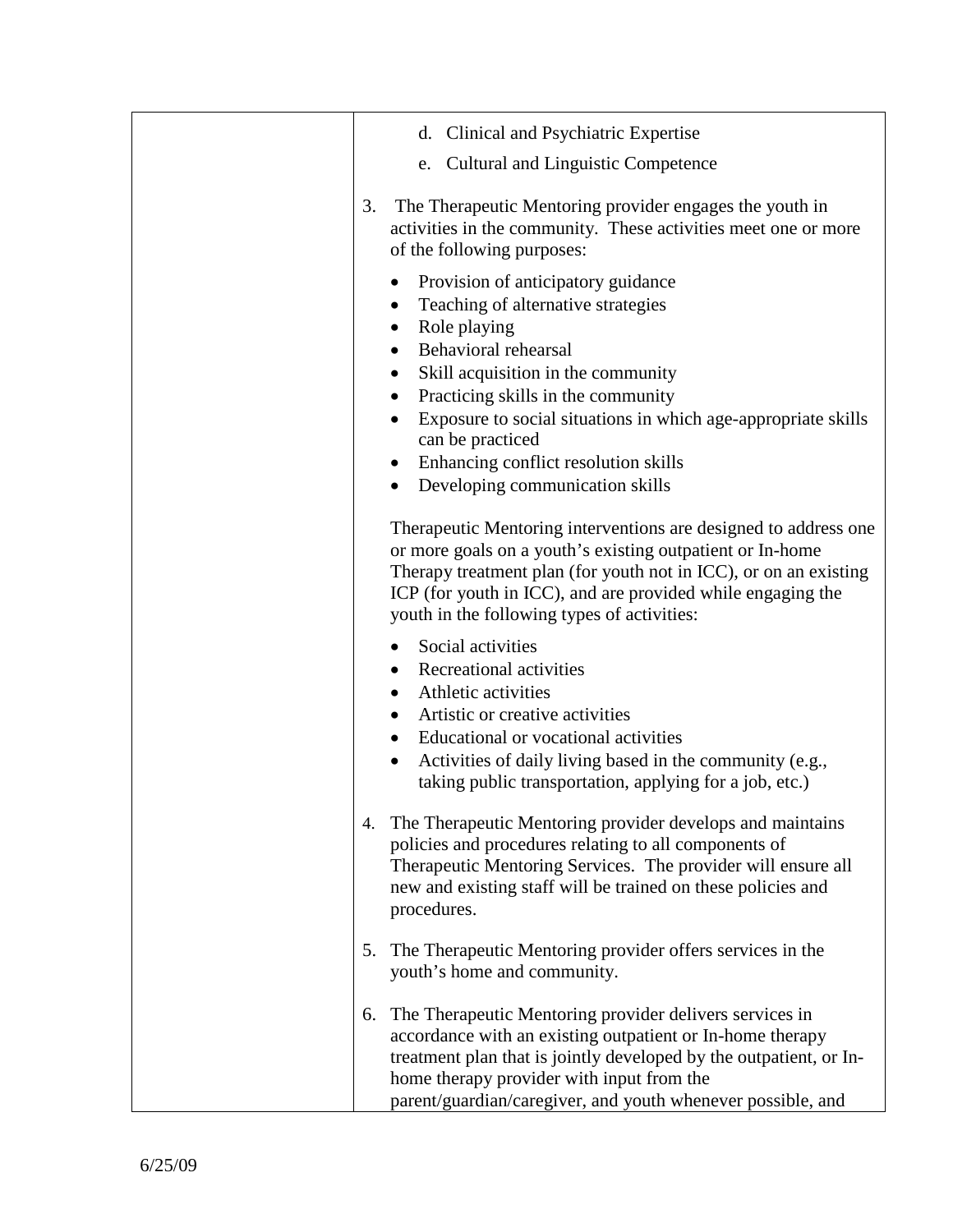|                              | may also include other involved parties such as school<br>personnel, other treatment providers, and significant people in<br>the youth's life. For youth in ICC services are delivered in<br>accordance with the ICP.<br>The Therapeutic Mentor provider does not directly provide<br>7.<br>social, educational, artistic, athletic, recreational or vocational<br>services.                                                                                                                                                                                                                                                                              |  |
|------------------------------|-----------------------------------------------------------------------------------------------------------------------------------------------------------------------------------------------------------------------------------------------------------------------------------------------------------------------------------------------------------------------------------------------------------------------------------------------------------------------------------------------------------------------------------------------------------------------------------------------------------------------------------------------------------|--|
| <b>Staffing Requirements</b> |                                                                                                                                                                                                                                                                                                                                                                                                                                                                                                                                                                                                                                                           |  |
|                              | 1. Minimum qualifications for Therapeutic Mentors include:                                                                                                                                                                                                                                                                                                                                                                                                                                                                                                                                                                                                |  |
|                              | 21 years of age or older; and<br>bachelor's degree in a human service field from an<br>$\bullet$<br>accredited university and one (1) year experience working<br>with children/adolescents/transition age youth;<br>associate's degree in a human services field from an<br>$\bullet$<br>accredited school and one (1) year of experience working<br>with the target population; or<br>High school diploma or GED and a minimum of two (2)<br>$\bullet$<br>years of experience working with<br>children/adolescents/transition age youth<br>2. Therapeutic Mentoring Service provider ensures that<br>Therapeutic Mentors complete a training course upon |  |
|                              | employment and annually thereafter, that minimally includes<br>the following:                                                                                                                                                                                                                                                                                                                                                                                                                                                                                                                                                                             |  |
|                              | • Overview of the clinical and psychosocial needs of the<br>target population<br>• Systems of Care principles and philosophy<br>• The four phases of <i>Wraparound</i> and the 10 principles of<br>Wraparound<br>• Role within a CPT<br>• Ethnic, cultural, and linguistic considerations of the<br>community<br>Community resources and services<br>• Family-centered practice<br>Behavior management coaching<br>Social skills training<br>Psychotropic medications and possible side effects<br>• Risk management/safety plans<br>• Crisis Management<br>• Introduction to child-serving systems and processes (DCF,<br>DYS, DMH, DESE, etc.)          |  |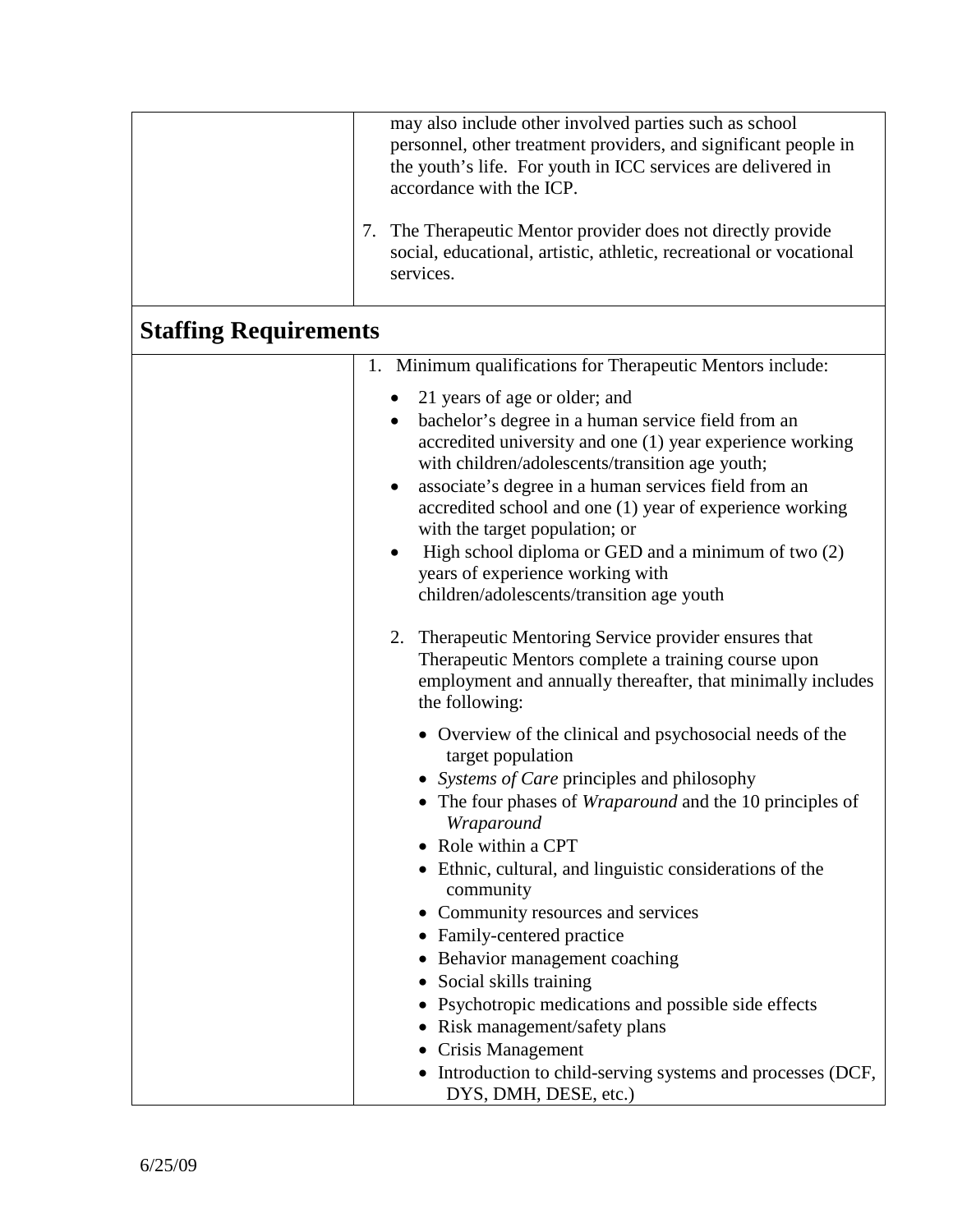|                                                    | • Basic IEP and special education information<br>• Managed Care Entities' performance specifications and<br>medical necessity criteria<br>• Child/adolescent development including sexuality<br>• Conflict resolution<br>Documentation of the provider's training curriculum is made<br>available upon request.                                                                                                                             |
|----------------------------------------------------|---------------------------------------------------------------------------------------------------------------------------------------------------------------------------------------------------------------------------------------------------------------------------------------------------------------------------------------------------------------------------------------------------------------------------------------------|
| 3.                                                 | The Therapeutic Mentoring provider ensures that all<br>Therapeutic Mentoring staff receives weekly individual<br>supervision by a licensed clinician with specialized training in<br>child/adolescent issues, child-serving agencies (e.g. DYS, DCF,<br>DMH, DDS, DESE), mental health, family-centered treatment,<br>strengths-based interventions, and Wraparound planning<br>process consistent with Systems of Care philosophy.         |
| 4.                                                 | The Therapeutic Mentoring provider ensures that a senior<br>licensed clinician is available for consultation within one (1)<br>hour to Therapeutic Mentoring staff during all hours that<br>Therapeutic Mentoring staff provides services to youth,<br>including evenings and weekends.                                                                                                                                                     |
| <b>Service, Community, and Collateral Linkages</b> |                                                                                                                                                                                                                                                                                                                                                                                                                                             |
|                                                    | The Therapeutic Mentor supports, coaches and trains the<br>1.<br>youth in order to support linkages to community resources<br>and services that will sustain the youth's optimal functioning<br>in the community. These linkages may include, but are not<br>limited to: Boys and Girls Clubs, YMCAs, town recreational<br>programs, faith communities, after-school programs, health<br>and wellness programs, job-training, and tutoring. |
|                                                    | 2. The Therapeutic Mentor supports, coaches and trains the<br>youth in connecting with existing treatment providers and in<br>linking with new or additional resources.                                                                                                                                                                                                                                                                     |
|                                                    | 3. For youth in ICC, the Therapeutic Mentor participates as a<br>member of the CPT and clearly outlines the goals of the<br>Therapeutic Mentoring Service in the ICP.                                                                                                                                                                                                                                                                       |
|                                                    | 4. For youth who are not receiving ICC, the Therapeutic<br>Mentor works closely with the family, and any behavioral<br>health existing/referring provider(s) to implement the goals<br>and objectives identified by the referring provider.                                                                                                                                                                                                 |
|                                                    | The Therapeutic Mentor participates in all treatment and<br>5.<br>care planning meetings and processes including Care Plan                                                                                                                                                                                                                                                                                                                  |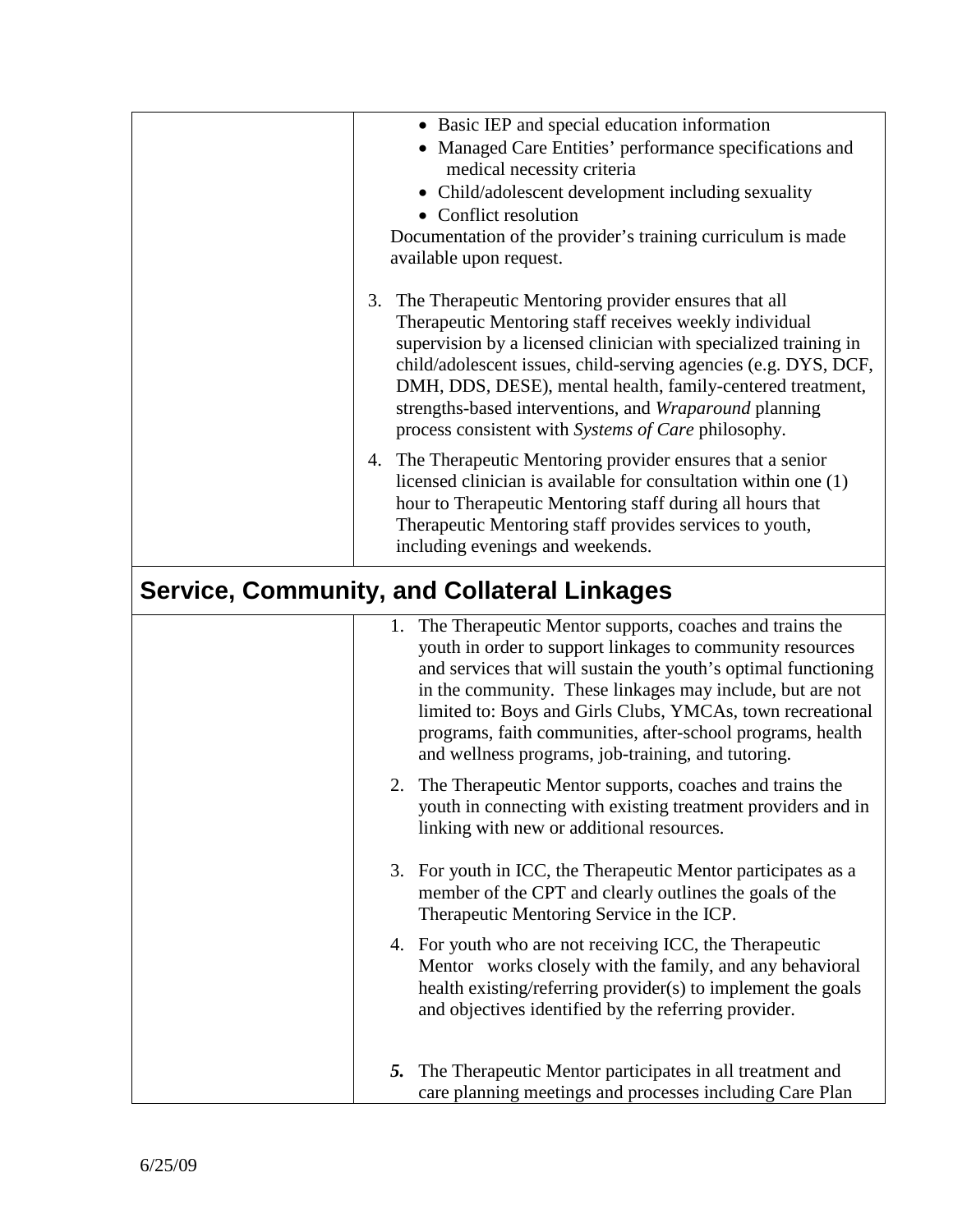|                                                       | Team for youth in ICC. When state agencies (DMH, DCF,<br>DYS, DPH, DESE/LEA, DDS, MRC, ORI, probation office,<br>the courts) are involved, and with required consent, the<br>Therapeutic Mentor participates with these agencies with<br>regards to service/care planning and coordination and<br>planning for transition to adulthood. The Therapeutic<br>Mentor assists the youth in communicating his/her needs to<br>the treatment team when age-appropriate. The Therapeutic<br>Mentor contributes the voice of the youth in the absence of<br>the youth.                                                                  |
|-------------------------------------------------------|---------------------------------------------------------------------------------------------------------------------------------------------------------------------------------------------------------------------------------------------------------------------------------------------------------------------------------------------------------------------------------------------------------------------------------------------------------------------------------------------------------------------------------------------------------------------------------------------------------------------------------|
| <b>Quality Management (QM)</b>                        |                                                                                                                                                                                                                                                                                                                                                                                                                                                                                                                                                                                                                                 |
|                                                       | 1. The Therapeutic Mentoring provider participates in quality<br>management activities.                                                                                                                                                                                                                                                                                                                                                                                                                                                                                                                                         |
| <b>Process Specifications</b>                         |                                                                                                                                                                                                                                                                                                                                                                                                                                                                                                                                                                                                                                 |
| <b>Treatment Planning and</b><br><b>Documentation</b> | When the need for Therapeutic Mentoring is identified in a youth's<br>outpatient, In-home therapy treatment plan or ICP for youth in ICC,<br>the outpatient, In-home therapy or ICC referring provider is<br>responsible for communicating the reasons for referral, and the<br>identifying goals for Therapeutic Mentoring to the Therapeutic<br>Mentoring provider.<br>For youth engaged in ICC, the Therapeutic Mentor must<br>1.<br>coordinate with and attend all CPT meetings that occur while<br>they are providing Therapeutic Mentoring Services. At these<br>meetings, they give input to the CPT in order to clearly |
|                                                       | outline the goals of the service in the ICP and provide<br>updates on the youth's progress. The Therapeutic Mentor<br>develops and identifies to the CPT an anticipated schedule<br>for meeting with the youth and a timeline for goal<br>completion. The Therapeutic Mentor determines the<br>appropriate number of hours per week/month for<br>Therapeutic Mentoring services based on the needs of the<br>youth as identified in the ICP.                                                                                                                                                                                    |
|                                                       | 2. For youth who are not receiving ICC, the Therapeutic<br>Mentor must coordinate with the referring behavioral health<br>provider and attend all treatment team meetings in order to<br>clearly outline the goals of the service and provide updates<br>on the youth's progress. The Therapeutic Mentor develops<br>and identifies to the referring behavioral health provider an<br>anticipated schedule for meeting with the youth and a<br>timeline for goal completion. The Therapeutic Mentor                                                                                                                             |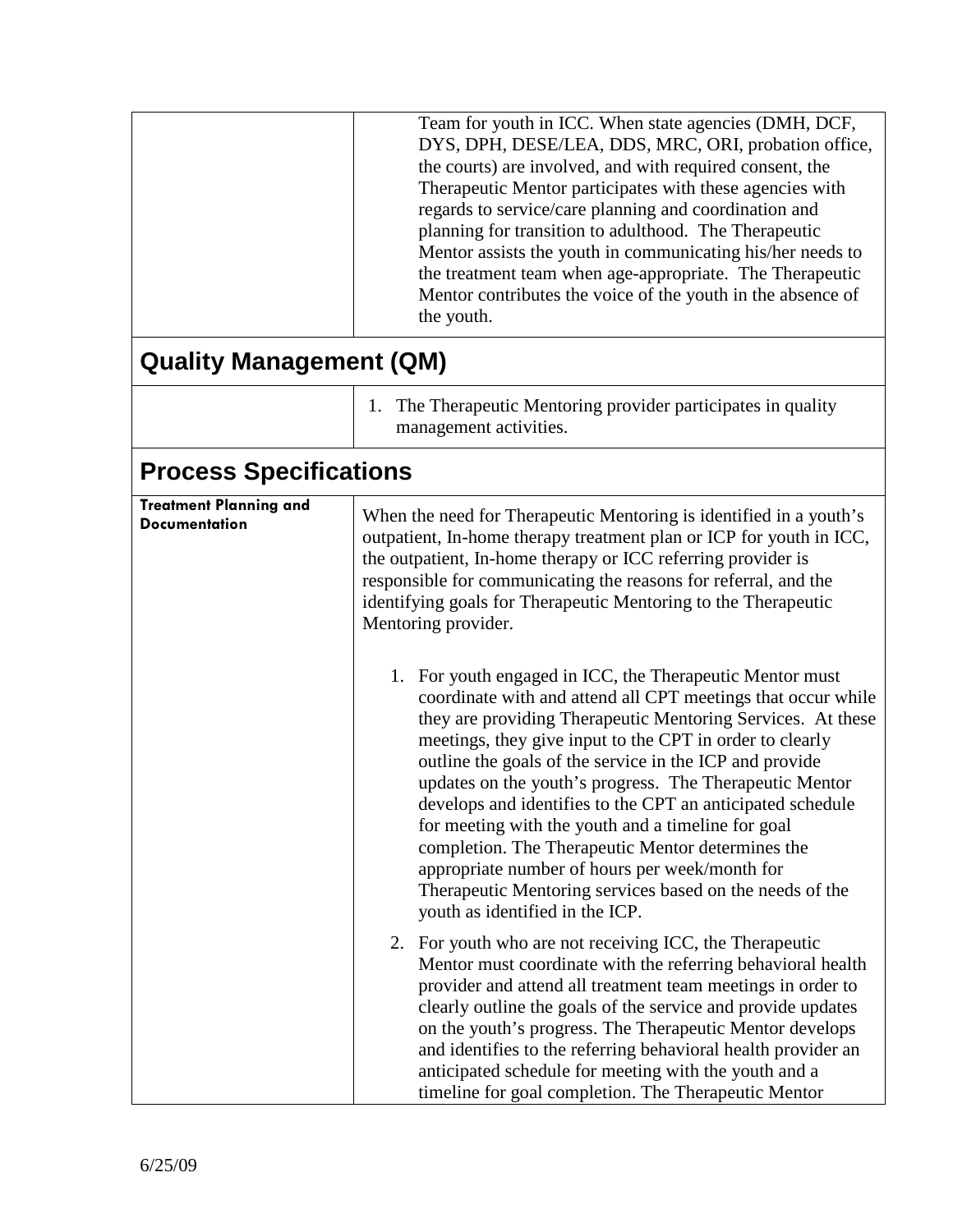|                                                | determines the appropriate number of hours per week/month<br>for Therapeutic Mentoring services based on the needs of the<br>youth as identified in the treatment plan.<br>3. The Therapeutic Mentoring provider contacts the family to<br>initiate services within three (3) business days of receipt of<br>the referral.<br>The Therapeutic Mentor has at least one contact per week,<br>4.<br>and more if needed, with the youth's ICC, In-Home Therapy<br>Services, or outpatient provider to provide updates on<br>progress toward goals on the identified treatment plan or<br>ICP. |
|------------------------------------------------|-------------------------------------------------------------------------------------------------------------------------------------------------------------------------------------------------------------------------------------------------------------------------------------------------------------------------------------------------------------------------------------------------------------------------------------------------------------------------------------------------------------------------------------------------------------------------------------------|
|                                                | The Therapeutic Mentoring provider ensures that all services<br>5.<br>are provided in a professional manner, ensuring privacy,<br>safety, and respecting the youth and family's dignity and<br>right to choice.                                                                                                                                                                                                                                                                                                                                                                           |
|                                                | Therapeutic Mentors document each contact in a progress<br>6.<br>report in the Therapeutic Mentoring provider's service<br>record for the youth and share this information with<br>treatment team or CPT for youth in ICC.                                                                                                                                                                                                                                                                                                                                                                |
|                                                | 7. The emergency protocols of the Therapeutic Mentoring<br>provider are followed by all Therapeutic Mentors during and<br>after business hours.                                                                                                                                                                                                                                                                                                                                                                                                                                           |
| Discharge Planning and<br><b>Documentation</b> | 1. A discharge-planning meeting is initiated to plan the discharge<br>from Therapeutic Mentoring Services when the adult<br>adolescent/emancipated child, parent/caregiver and current<br>treater or CPT for youth in ICC, determine that the youth has<br>met his/her goals and no longer needs or meets the criteria for<br>Therapeutic Mentoring Services.                                                                                                                                                                                                                             |
|                                                | The reasons for discharge and all aftercare plans are clearly<br>2.<br>documented in the record.                                                                                                                                                                                                                                                                                                                                                                                                                                                                                          |
|                                                | The Therapeutic Mentor provider, in cooperation with the<br>3.<br>treatment team or CPT for youth in ICC, writes a discharge plan<br>that includes documentation of ongoing strategies, supports,<br>and resources to assist the youth and family in maintaining<br>gains. With consent, the discharge plan is given to the youth<br>and/or parent/guardian/caregiver and the existing behavioral<br>health provider(s) within five (5) business days of the last date<br>of service.                                                                                                     |
|                                                | If unplanned termination of services occurs, the provider makes<br>4.                                                                                                                                                                                                                                                                                                                                                                                                                                                                                                                     |